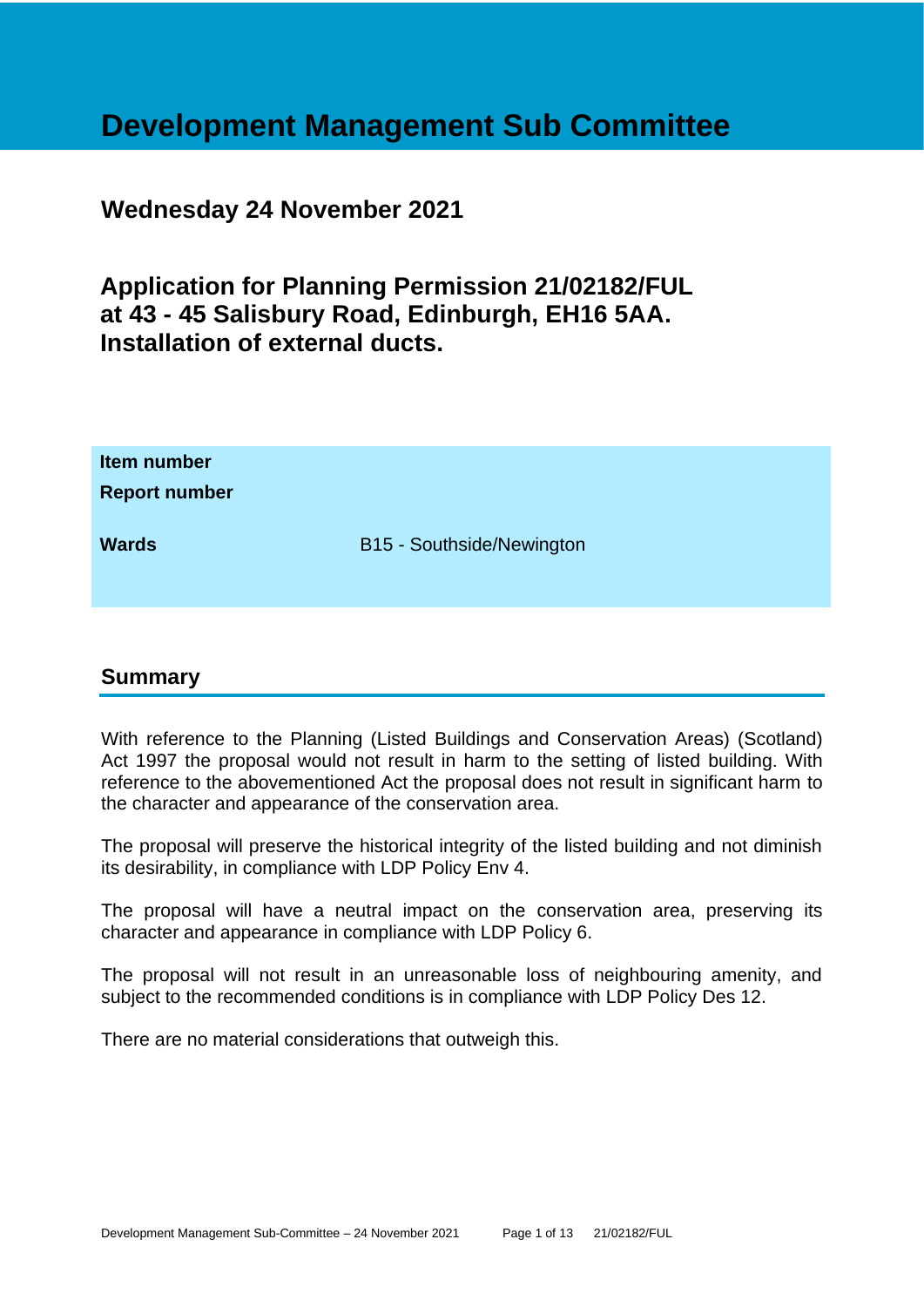# **Links**

**[Policies and guidance for](file:///C:/uniform/temp/uf04148.rtf%23Policies)  [this application](file:///C:/uniform/temp/uf04148.rtf%23Policies)**

LDPP, LDES12, LEN04, LEN06, CRPBLA, NSG, NSLBCA, NSBUS,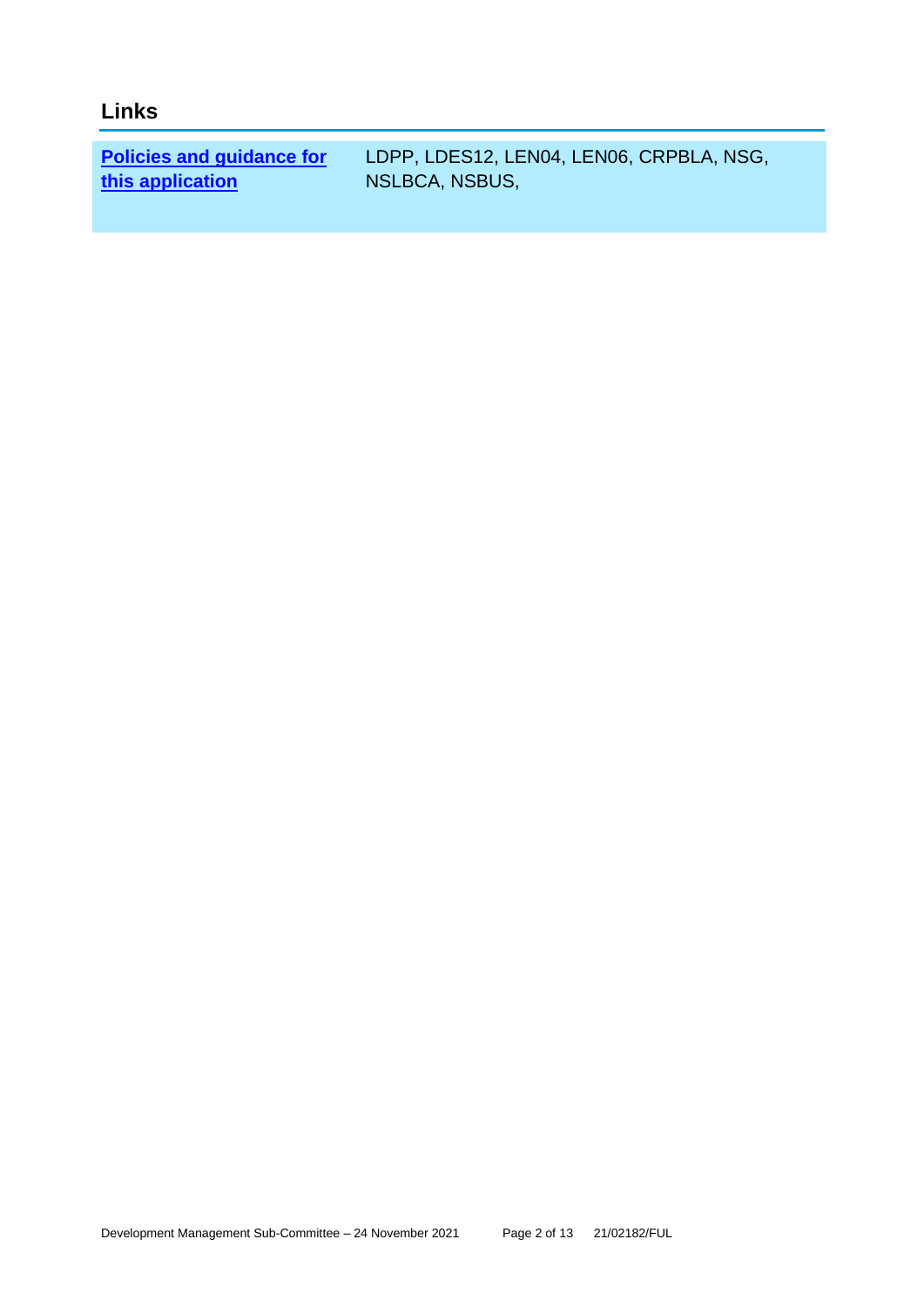# **Application for Planning Permission 21/02182/FUL at 43 - 45 Salisbury Road, Edinburgh, EH16 5AA. Installation of external ducts.**

## **Recommendations**

**1.1** It is recommended that this application be Granted subject to the details below.

## **Background**

#### **2.1 Site description**

Salisbury Boutique Hotel sits on the northern side of Salisbury Road occupying a pair of semi-detached, symmetrical two storey and raised basement, sandstone constructed, classical style former townhouses, circa 1825, category B listed (item no. 29757).

Whilst predominantly residential, the immediate surrounding area has a mix of uses, with hotels and restaurants sitting alongside residential homes, traditional tenements and flatted developments along Salisbury Road.

This application site is located within the Southside Conservation Area. This application site is located within the Blacket Conservation Area.

## **2.2 Site History**

13 October 2020 Refused planning permission for installation of external duct (Ref: 20/03334/FUL).

15 October 2020 Refused listed building consent for installation of external duct (Ref: 20/03335/LBC).

21 April 2021 Pending listed building consent for installation of external ducts (Ref: 21/02181/LBC).

## **Main report**

#### **3.1 Description of the Proposal**

Planning permission is sought for the installation of two 200mm diameter flues on the rear of the building. The flues will rise above the eave's height of the rear elevation.

They will be painted a stone colour to match the existing stone on the elevation.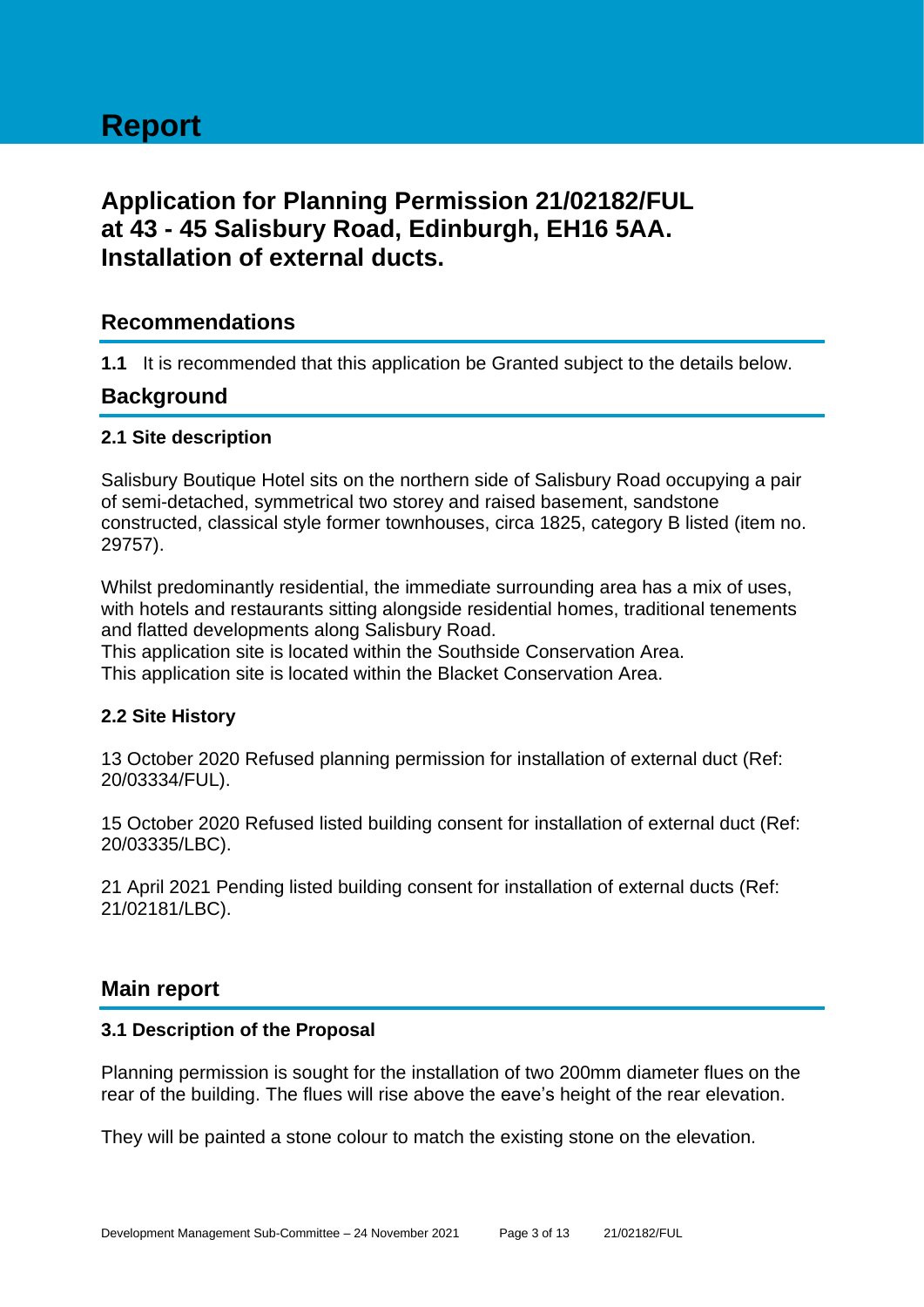## **3.2 Determining Issues**

Section 25 of the Town and Country Planning (Scotland) Act 1997 states - Where, in making any determination under the planning Acts, regard is to be had to the development plan, the determination shall be made in accordance with the plan unless material considerations indicate otherwise.

Section 59 of the Planning (Listed Buildings and Conservation Areas) (Scotland) Act 1997 states that in considering whether to grant planning permission for development which affects a listed building or its setting, a planning authority shall have special regard to the desirability of preserving the building or its setting or any features of special architectural or historic interest which it possesses.

Section 64 of the Planning (Listed Buildings and Conservation Areas) (Scotland) Act 1997 states - special attention shall be paid to the desirability of preserving or enhancing the character or appearance of the conservation area.

Do the proposals comply with the development plan?

If the proposals do comply with the development plan, are there any compelling reasons for not approving them?

If the proposals do not comply with the development plan, are there any compelling reasons for approving them?

## **3.3 Assessment**

To address these determining issues, the Committee needs to consider whether:

- a) the proposal will preserve the desirability and historical integrity of the listed building;
- b) the proposal will adversely affect the character and appearance of the conservation area;
- c) the proposal will result in an unreasonable loss of neighbouring amenity;
- d) any impacts on equalities and human rights are acceptable and
- e) any comments received are addressed.

#### a) Impact on the listed building

Section 59 (1) of the Planning (Listed Building and Conservation Areas) (Scotland) Act 1997 states: "In considering whether to grant planning permission for development which affects a listed building or its setting, a planning authority or the Secretary of State, as the case may be, shall have special regard to the desirability of preserving the building or its setting or any features of special architectural or historic interest which it possesses."

The Courts have clarified that Section 59(1) means that there is a strong presumption against granting planning permission for development which would harm a listed building or its setting.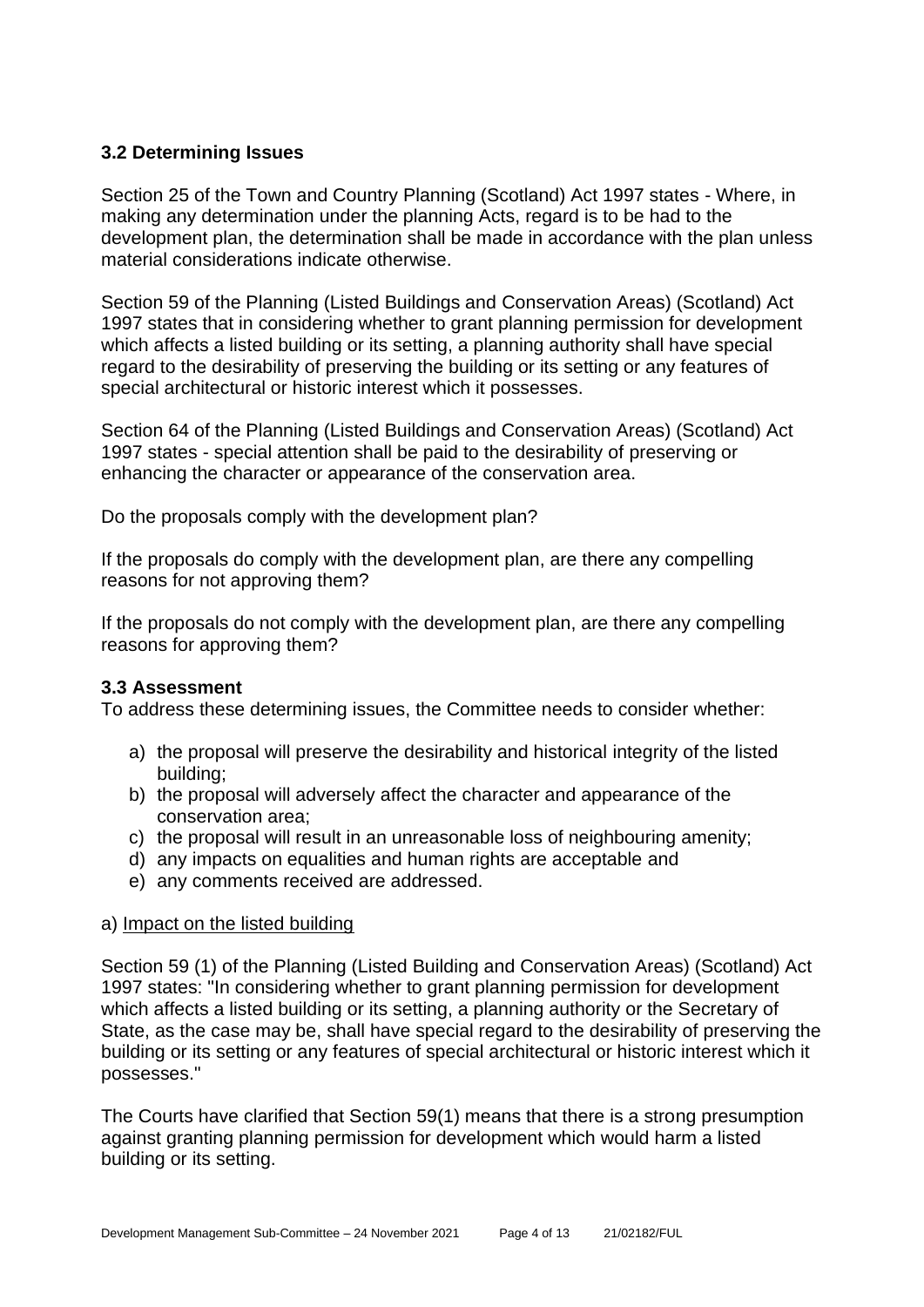If engaged, the presumption can only be rebutted if the proposals would result in significant public interest advantages which can only be delivered at the scheme's proposed location.

LDP Policy Env 4 (Listed buildings) states that proposals to alter a listed building will be permitted where those alterations are justified; will not result unnecessary damage to historic structures or result in an diminution of the buildings interest; and any additions would be in keeping with other parts of the building.

Permission was previously refused for a 400mm flue on the rear due to it being twice the width of a normal down pipe, creating an over-dominant and unsympathetic addition to that part of the building. The pipe would have appeared out of character given its width in comparison to other pipework in the locality.

In this instance, the currently proposed pipes are narrower, and more appropriate and in keeping with the size of other installed flues in the vicinity. The two smaller flues will be a less visibly intrusive.

The ducts will rise above the eaves but will be painted stone to match the colour of the existing stonework which will minimise their visual impact.

Given the scale of the flues and means of attachment to the rear elevation, the proposal will not result in unnecessary damage to the building.

With reference to the Planning (Listed Buildings and Conservation Areas) (Scotland) Act 1997 the proposal would not result in harm to the setting of listed building. The proposal constitutes a sympathetic addition to the rear of the building that will not diminish the building's historical interest, in compliance with LDP Policy Env 4.

#### Impact on the Conservation Area

Section 64 (1) of the Planning (Listed Building and Conservation Areas) (Scotland) Act 1997 states: "special attention shall be paid to the desirability of preserving or enhancing the character or appearance of that area."

The Courts have clarified that Section 64 means that there is a strong presumption against granting planning permission for development which would conflict with the objective of preserving or enhancing the character or appearance of the conservation area. If engaged, the presumption can only be rebutted if the proposals would result in significant public interest advantages which can only be delivered at the scheme's proposed location.

Policy Env 6 (Conservation Areas) presumes against development that does not preserve or enhance the special character and appearance of the conservation area or that is inconsistent with the conservation area character appraisal.

The Blacket Conservation Area Character Appraisal emphasises the mix of substantial villas and terraces, the unified architectural form and materials, the sense of spaciousness derived from the generously proportioned gardens and large mature trees, and the predominance of residential uses.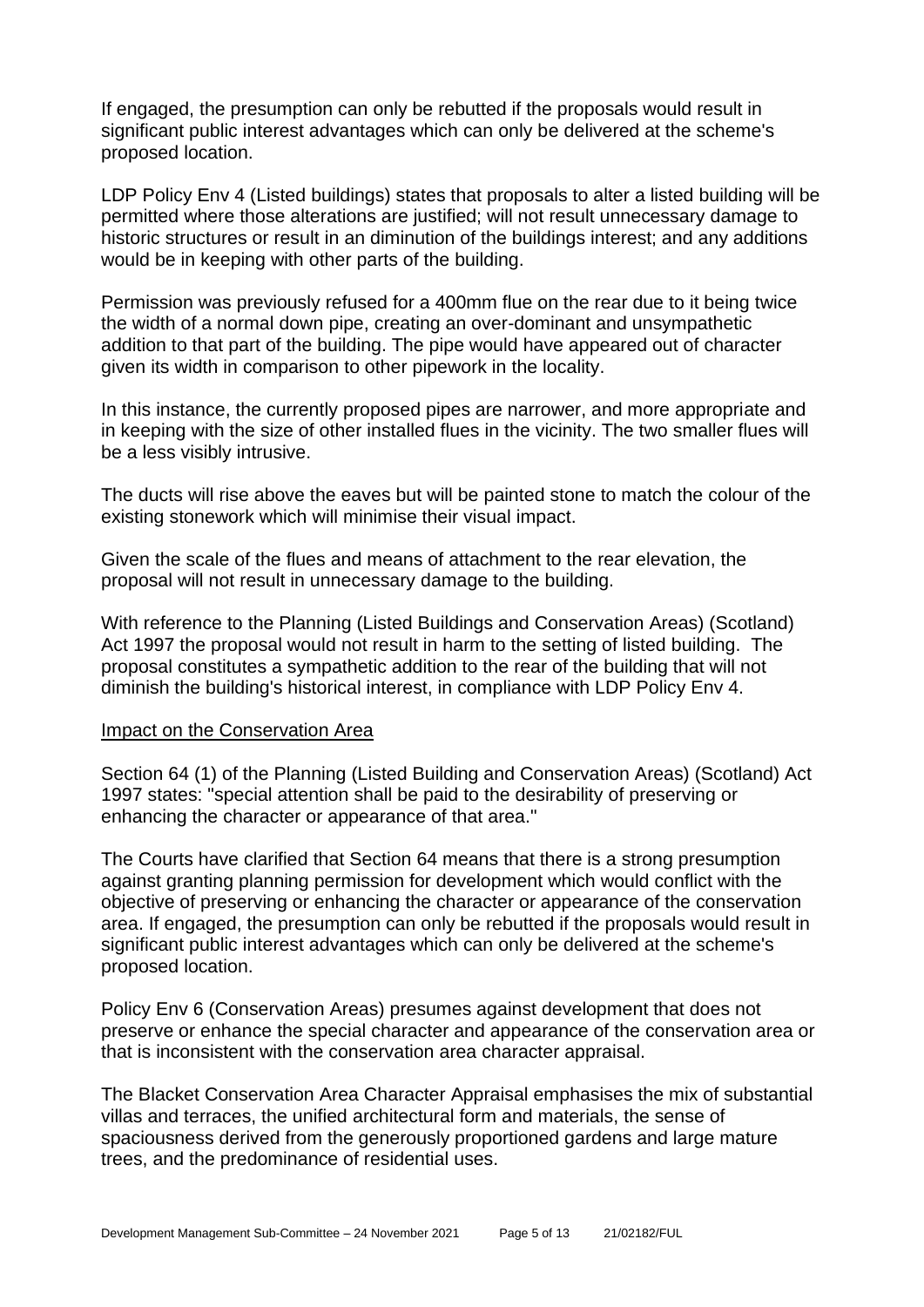The proposed external ducts lie on the rear elevation from the ground floor to above eaves level. Being to the rear of the building, its impact on the character of the neighbourhood will be reduced.

With reference to the Planning (Listed Buildings and Conservation Areas) (Scotland) Act 1997 the proposal would not result in harm to the setting of the conservation area. The proposal will have minimal impact on the character and appearance of the conservation area, preserving its special interest, in compliance with LDP Policy Env 6.

#### c) Residential Amenity

LDP Policy Des 12 (Extensions and Alterations) seeks to ensure there is no unreasonable loss to neighbouring residential amenity.

The proposal is for the existing kitchen flue to be re-routed from the existing internal chimney to an external system. Environmental Protection were consulted on the proposal and commented that a externally routed system is preferred in the interests of maintenance and from a health & safety perspective.

There are existing windows on the rear elevation, however, the flues are to be positioned an acceptable distance from these to ensure there is no loss of natural light or outlook.

The proposed flues terminate at a lower point than the existing chimney and Environmental Protection would normally recommend that these terminate at the same level as the existing chimney pot termination point.

However, given the proposed flues will be located only slightly below the existing termination point, and marginally closer to gable windows on the neighbouring tenement, the proposal is unlikely to impact upon these windows over and above the current situation.

In light of this, there will be minimal impact upon neighbouring amenity over and above the existing situation, and any impact would not be significant enough to warrant refusal of the application.

Environmental Protection have not objected to the proposal but recommended conditions to limit any potential impacts.

The consultee response states that in order to ensure that cooking effluvia is adequality discharged the commercial ventilation system should be capable of achieving 30 air changes per hour and have a minimum efflux velocity of 15m/s at the termination point. A condition is therefore recommended to ensure these levels are achieved to minimise the impact on neighbouring amenity.

A condition is also recommended requiring details to be submitted to allow any potential noise impacts to be assessed and mitigated.

The proposal therefore complies with LDP Des 12.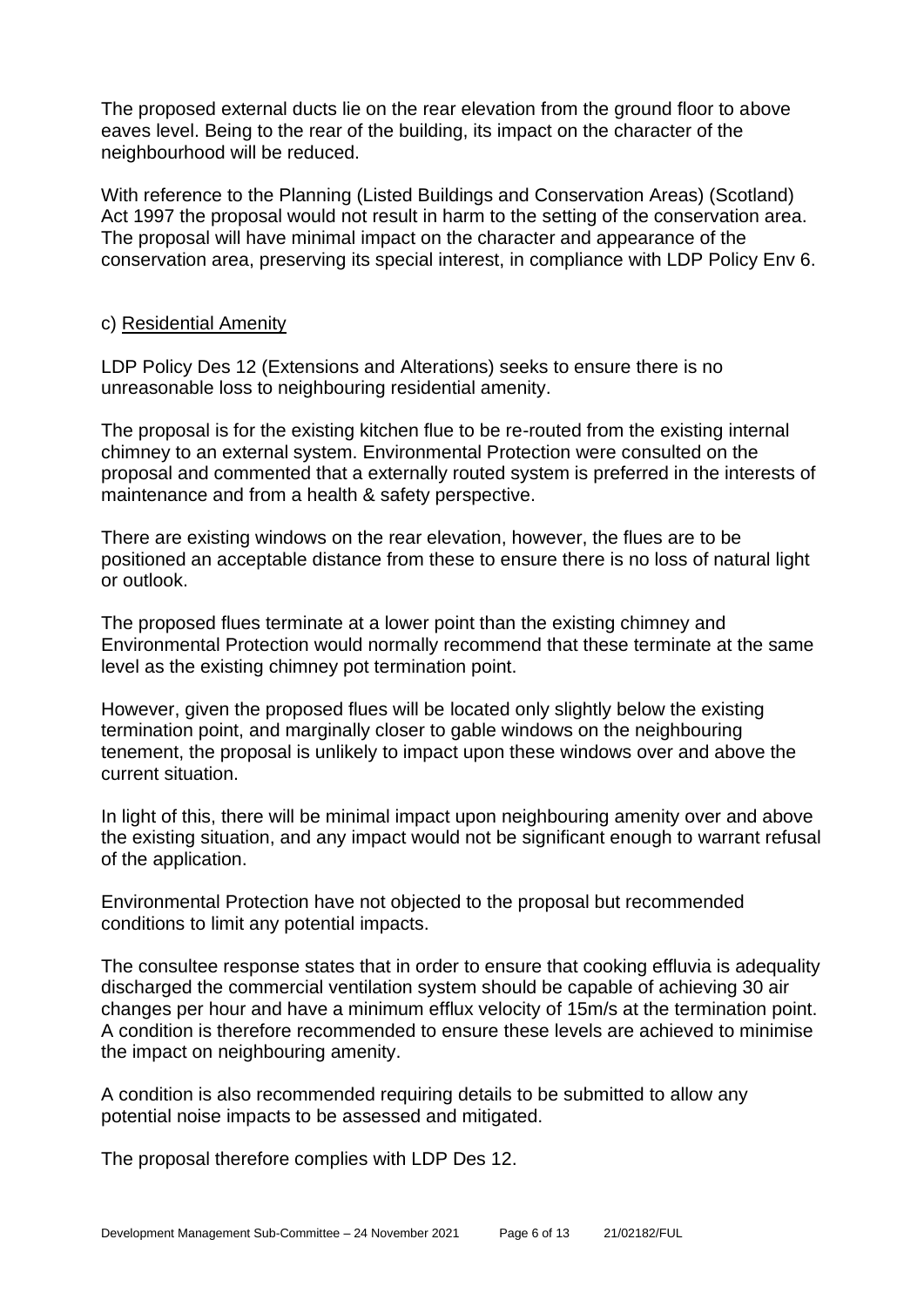#### d) Equalities and human rights

The application has been assessed in terms of equalities and human rights. No issues have been identified.

#### e) Public Comments

Seven letters of objections were received raising the following issues -

#### **Material considerations**

- − Incongruous addition- addressed in Section 3.3a;
- − Impact upon listed building- addressed in Section 3.3a;
- − Impact upon Blacket Conservation Area- addressed in Section 3.3b;
- − Fumes and pollution- addressed in Section 3.3c; and
- − Noise- addressed in Section 3.3c.

#### **Non-material considerations**

− Various concerns relating to ongoing enforcement case for erection of decking in the rear garden ground - not a material matter in this planning application.

#### **Conclusion**

With reference to the Planning (Listed Buildings and Conservation Areas) (Scotland) Act 1997 the proposal would not result in harm to the setting of listed building. With reference to the abovementioned Act the proposal does not result in significant harm to the character and appearance of the conservation area.

The proposal will preserve the historical integrity of the listed building and not diminish its desirability and interest, in compliance with LDP Policy Env 4.

The proposal will have a neutral impact on the conservation area, preserving its appearance and character in compliance with LDP Policy 6.

The proposal will not result in an unreasonable loss of neighbouring amenity, and subject to the recommended conditions is in compliance with LDP Policy Des 12.

It is therefore recommended that the application be granted.

It is recommended that this application be Granted subject to the details below.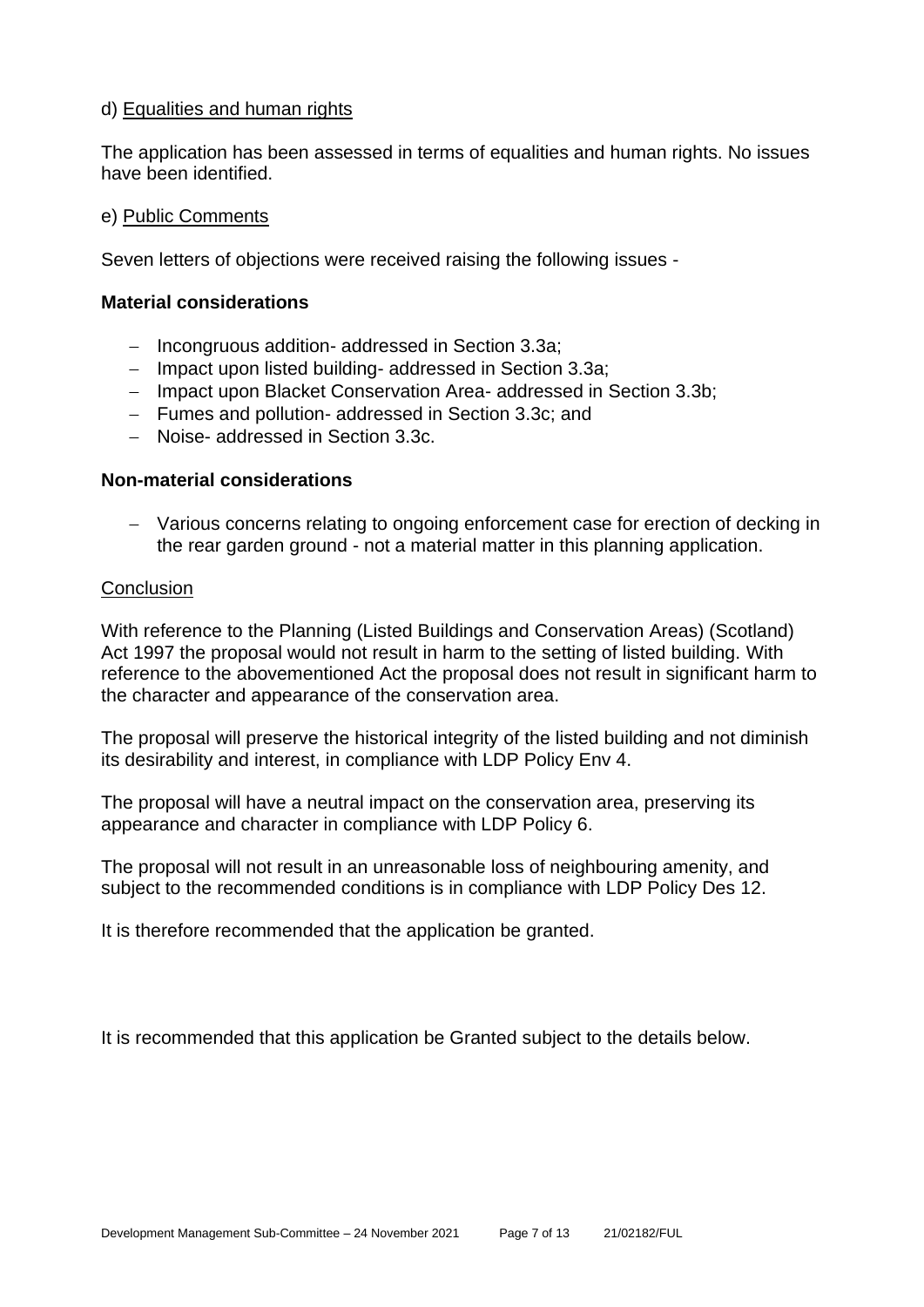## **3.4 Conditions/reasons/informatives**

## **Conditions** :-

- 1. Prior to the use being taken up, the extract flue and ventilation system, shall be capable of a minimum 30 air changes per hour and have a minimum 15m/s efflux velocity at the termination point prior to operation.
- 2. Prior to occupation of the development, details demonstrating that noise from all plant (including air source heat pump system) complies with NR25 within the nearest residential property (with window partially open for ventilation purposes) should be submitted to the Planning Authority.

## **Reasons**: -

- 1. In the interests of neighbouring amenity.
- 2. In the interests of neighbouring amenity.

## **Informatives**

It should be noted that:

- 1. The development hereby permitted shall be commenced no later than the expiration of three years from the date of this consent.
- 2. No development shall take place on the site until a 'Notice of Initiation of Development' has been submitted to the Council stating the intended date on which the development is to commence. Failure to do so constitutes a breach of planning control, under Section 123(1) of the Town and Country Planning (Scotland) Act 1997.
- 3. As soon as practicable upon the completion of the development of the site, as authorised in the associated grant of permission, a 'Notice of Completion of Development' must be given, in writing to the Council.

## **Financial impact**

## **4.1 The financial impact has been assessed as follows:**

There are no financial implications to the Council.

## **Risk, Policy, compliance and governance impact**

**5.1** Provided planning applications are determined in accordance with statutory legislation, the level of risk is low.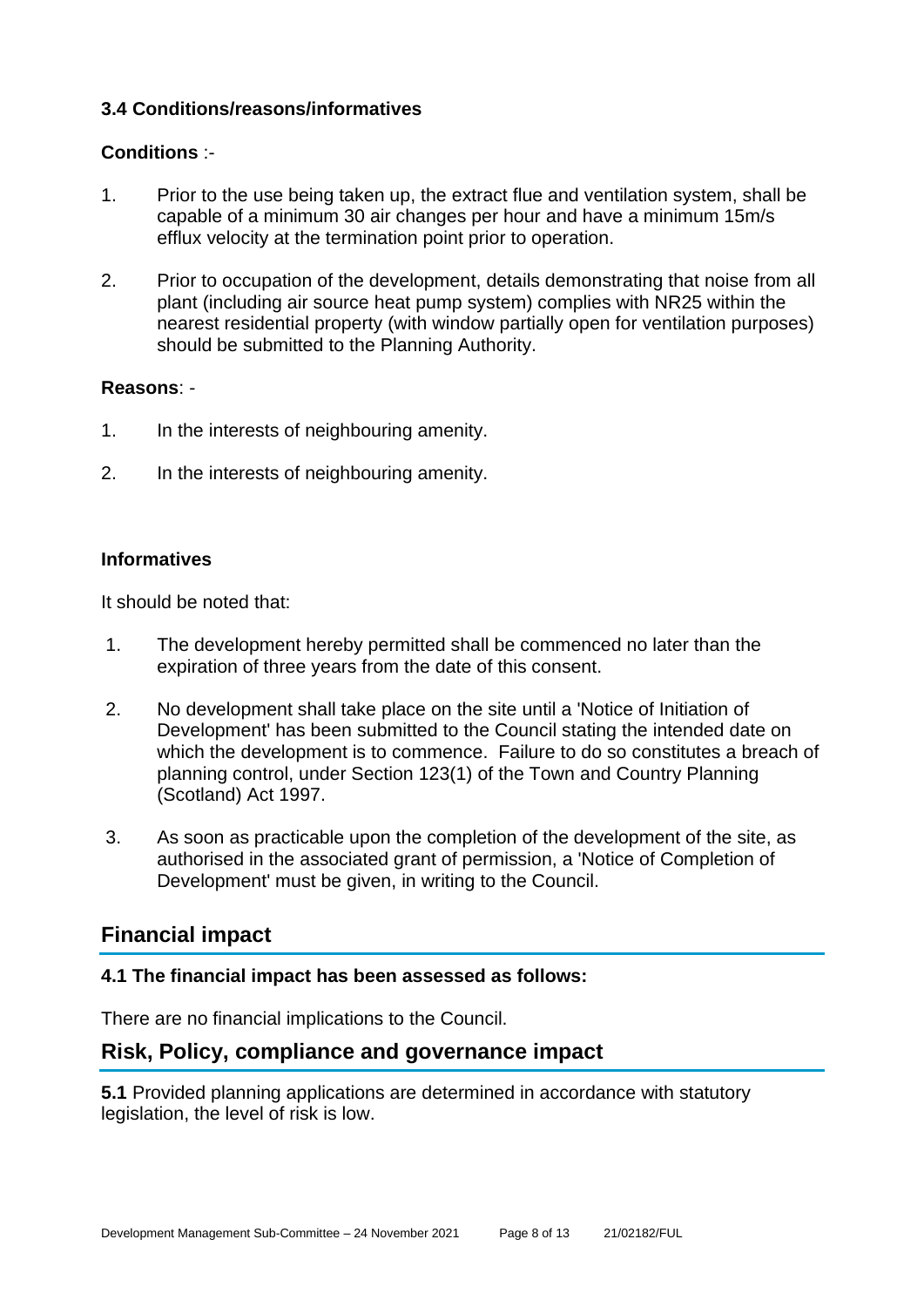# **Equalities impact**

## **6.1 The equalities impact has been assessed as follows:**

The application has been assessed and has no impact in terms of equalities or human rights.

## **Sustainability impact**

## **7.1 The sustainability impact has been assessed as follows:**

This application meets the sustainability requirements of the Edinburgh Design Guidance.

## **Consultation and engagement**

## **8.1 Pre-Application Process**

There is no pre-application process history.

## **8.2 Publicity summary of representations and Community Council comments**

Seven letters of objection have been received in relation to the proposal.

## **Background reading/external references**

- To view details of the application, go to
- **[Planning and Building Standards online services](https://citydev-portal.edinburgh.gov.uk/idoxpa-web/search.do?action=simple&searchType=Application)**
- [Planning guidelines](http://www.edinburgh.gov.uk/planningguidelines)
- [Conservation Area Character Appraisals](http://www.edinburgh.gov.uk/characterappraisals)
- **[Edinburgh Local Development Plan](http://www.edinburgh.gov.uk/localdevelopmentplan)**
- **[Scottish Planning Policy](http://www.scotland.gov.uk/Topics/Built-Environment/planning/Policy)**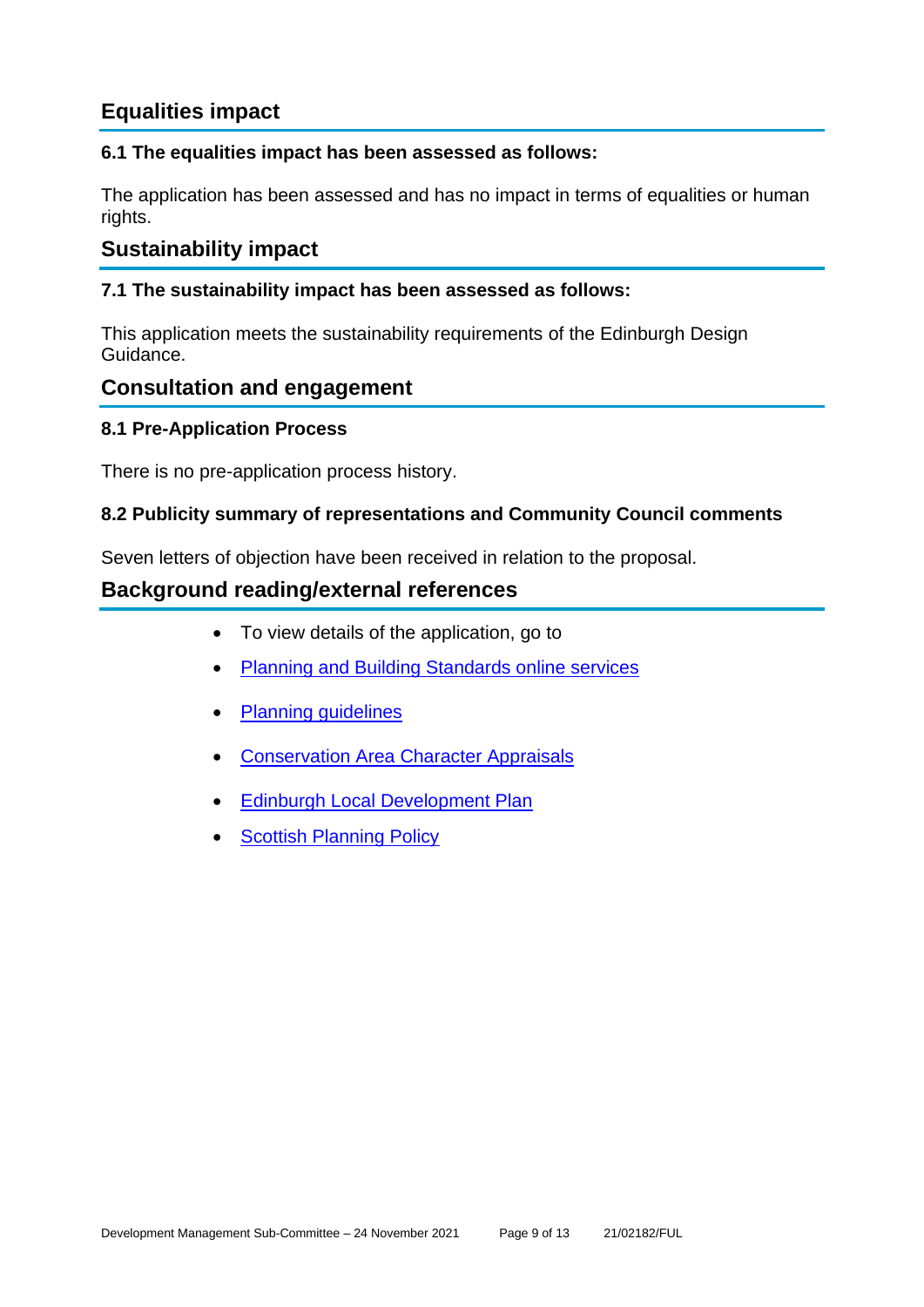| <b>Statutory Development</b><br><b>Plan Provision</b> | Edinburgh Local Development Plan |
|-------------------------------------------------------|----------------------------------|
| Date registered                                       | 21 April 2021                    |
| <b>Drawing numbers/Scheme</b>                         | $01 - 02,$                       |
|                                                       | Scheme 1                         |

**David Givan** Chief Planning Officer PLACE The City of Edinburgh Council

Contact: Sonia Macdonald, Planning Officer E-mail:sonia.macdonald@edinburgh.gov.uk

## **Links - Policies**

## **Relevant Policies:**

## **Relevant policies of the Local Development Plan.**

LDP Policy Des 12 (Alterations and Extensions) sets criteria for assessing alterations and extensions to existing buildings.

LDP Policy Env 4 (Listed Buildings - Alterations and Extensions) identifies the circumstances in which alterations and extensions to listed buildings will be permitted.

LDP Policy Env 6 (Conservation Areas - Development) sets out criteria for assessing development in a conservation area.

The Blacket Conservation Area Character Appraisal emphasises the mix of substantial villas and terraces, the unified architectural form and materials, the sense of spaciousness derived from the generously proportioned gardens and large mature trees, and the predominance of residential uses.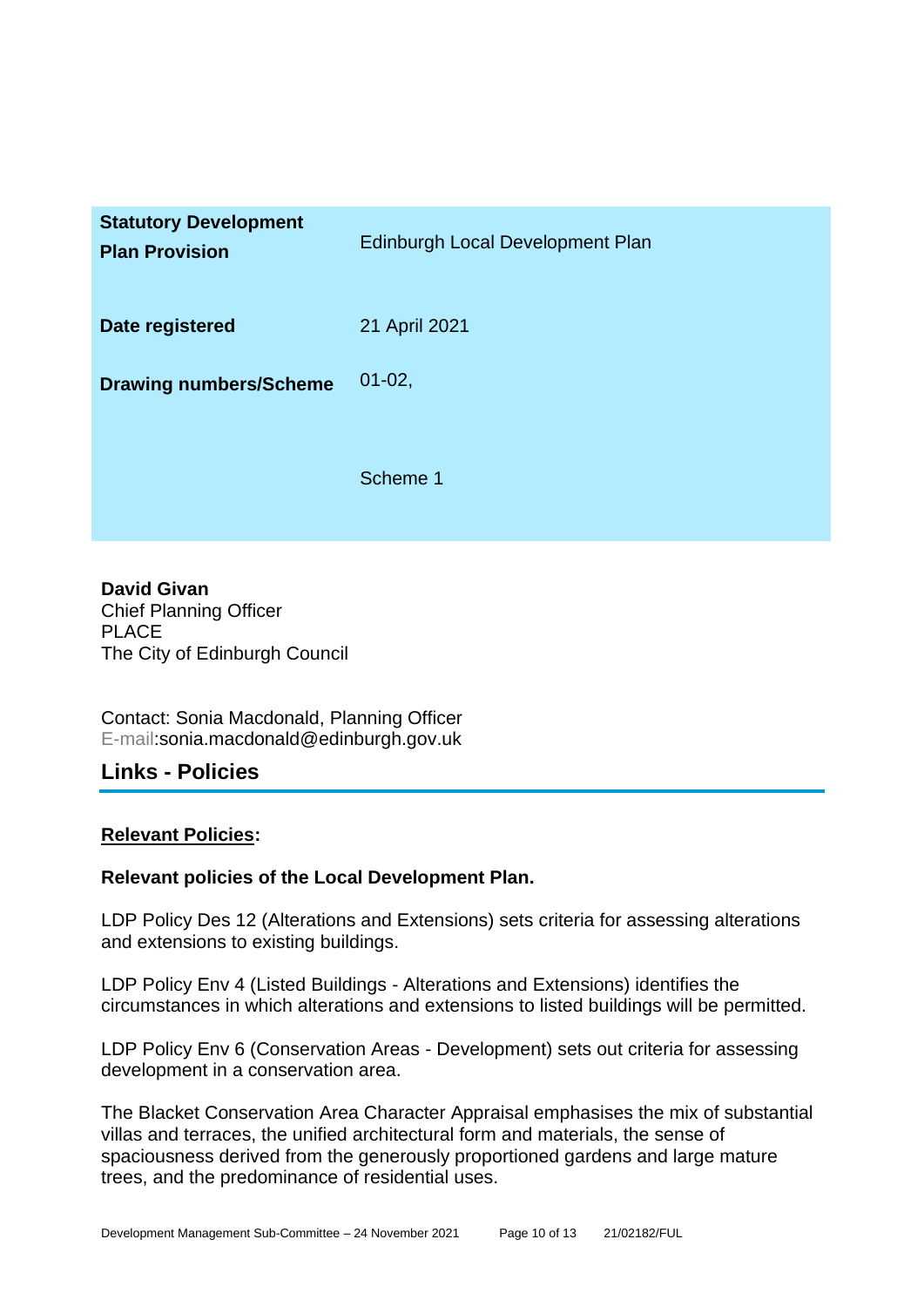#### **Relevant Non-Statutory Guidelines**

**Non-statutory guidelines** 'LISTED BUILDINGS AND CONSERVATION AREAS' provides guidance on repairing, altering or extending listed buildings and unlisted buildings in conservation areas.

**Non-statutory guidelines** 'GUIDANCE FOR BUSINESSES' provides guidance for proposals likely to be made on behalf of businesses. It includes food and drink uses, conversion to residential use, changing housing to commercial uses, altering shopfronts and signage and advertisements.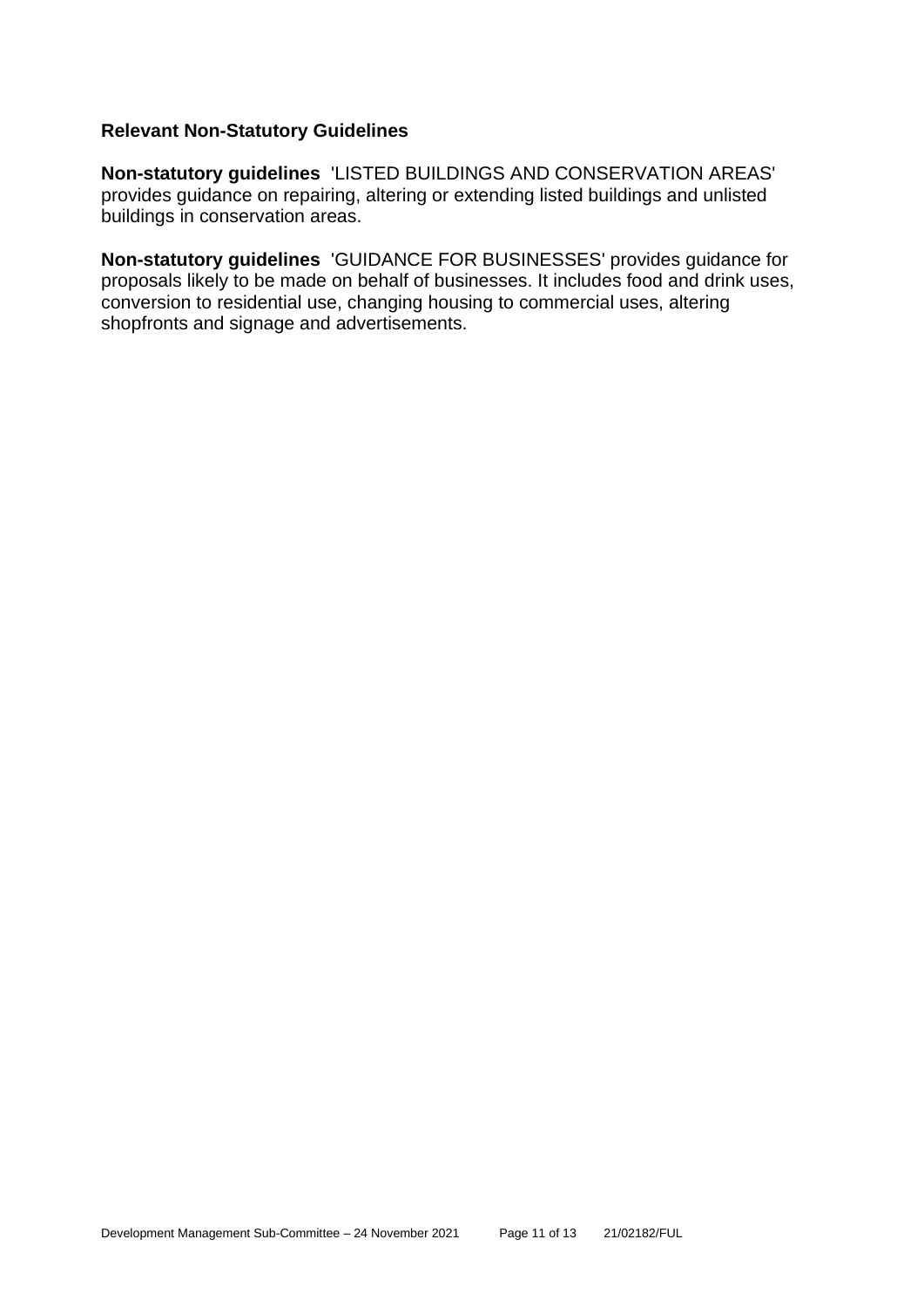# **Appendix 1**

# **Application for Planning Permission 21/02182/FUL at 43 - 45 Salisbury Road, Edinburgh, EH16 5AA Installation of external ducts.**

## **Consultations**

#### **Environmental Protection response**

*The proposal is for the existing kitchen flue to be rerouted from the existing internal chimney to an external system. An externally routed system is preferential from a maintenance and health & safety perspective. The proposed flue terminates at a lower point and it's noted that there are residential properties nearby. Environmental Protection would recommend that the proposed flue terminates at the same level as the existing chimney pot termination point. To ensure that cooking effluvia is adequality discharged the commercial ventilation system shall be capable of achieving 30 air changes per hour and have a minimum efflux velocity of 15m/s at the termination point. Environmental Protection shall recommend a condition to ensure these levels are achieved.* 

*We shall also recommend that an informative is attached to ensure that plant noise is considered.*

*Environmental Protection cannot fully support the application however if consented we recommend the following condition to limit any potential impacts.*

*Prior to the use being taken up, the extract flue and ventilation system, shall be capable of a minimum 30 air changes per hour and have a minimum 15m/s efflux velocity at the termination point prior to operation.*

#### *Informative*

*Prior to occupation of the development, details demonstrating that noise from all plant (including air source heat pump system) complies with NR25 within the nearest residential property (with window partially open for ventilation purposes) should be submitted to the Planning Authority.*